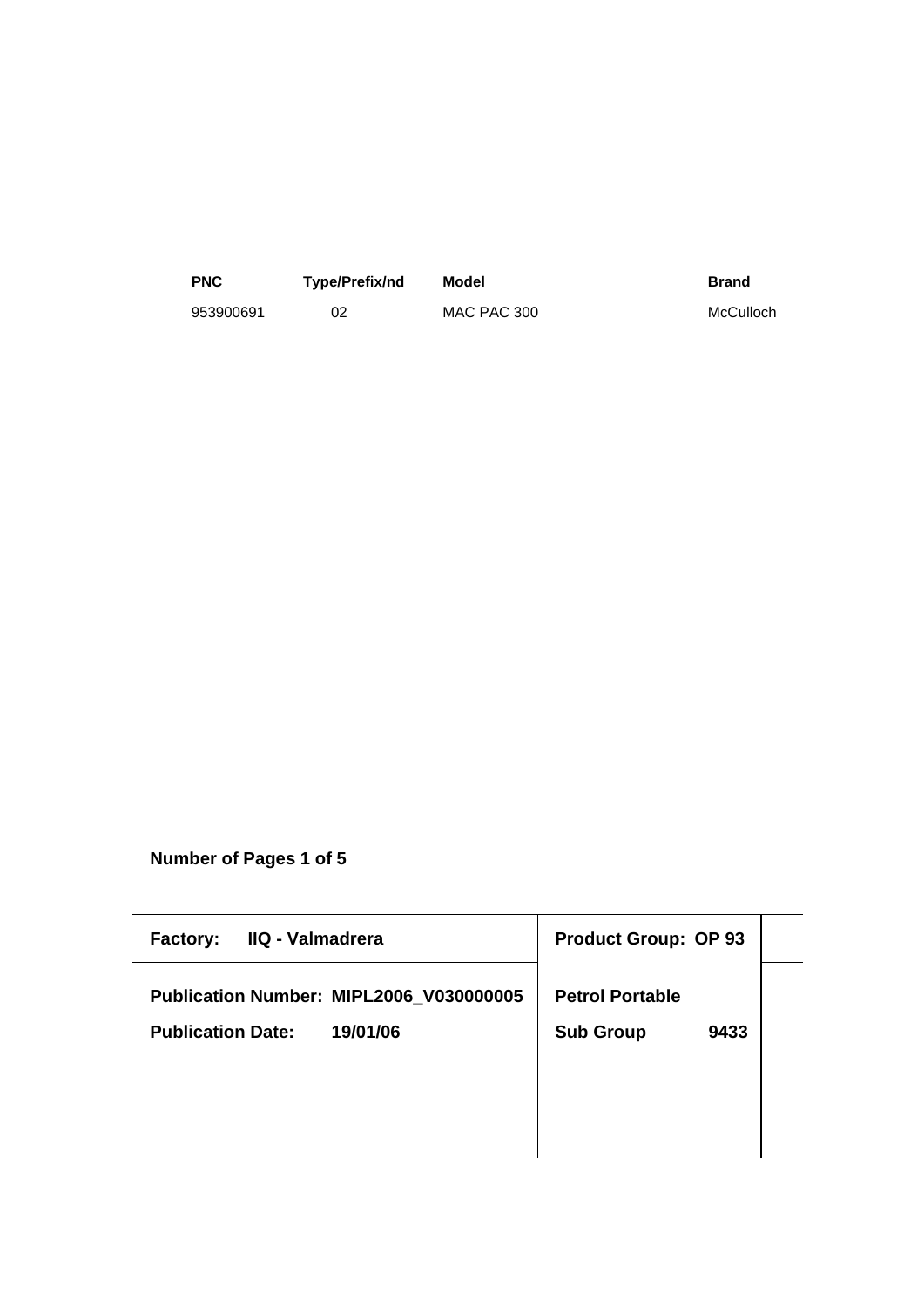

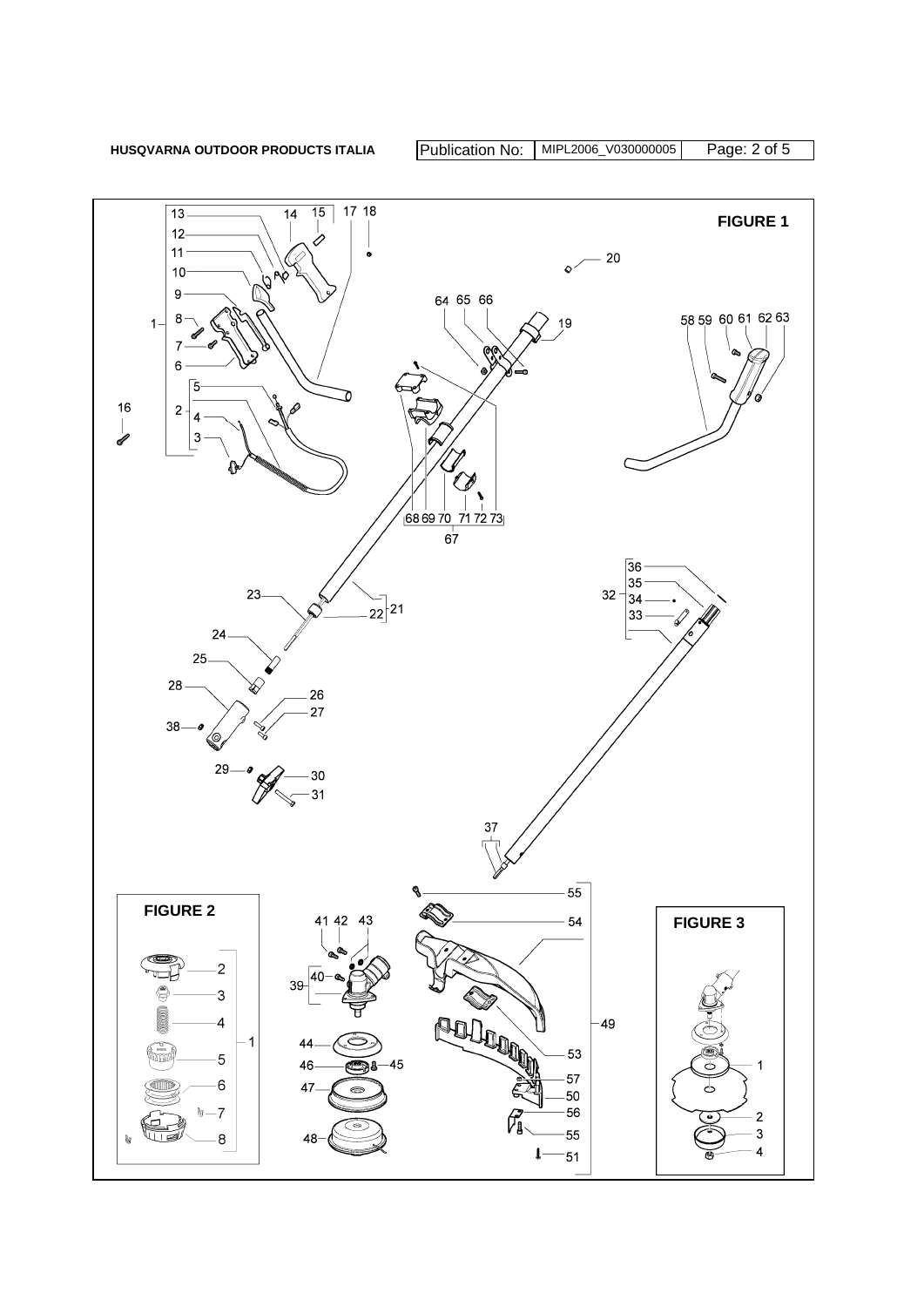## HUSQVARNA OUTDOOR PRODUCTS ITALIA Publication No: MIPL2006\_V030000005



| .                            |                  |                 |           |                |                           |                 |           | 27J I JJ  | JIVJ      |                | yuuru uss y                           |
|------------------------------|------------------|-----------------|-----------|----------------|---------------------------|-----------------|-----------|-----------|-----------|----------------|---------------------------------------|
|                              |                  |                 |           |                |                           | <b>B</b> 50     | $\bullet$ | 242644    | 538242644 | 1              | quard extension                       |
| 1                            |                  | 227089          | 538227089 | 1              | trigger box assy          | 51              | $\bullet$ | 240862    | 538240862 | 1              | screw M5x14                           |
| $\overline{2}$<br>C          | ۰                | 227082          | 538227082 | 1              | cable assy                | 53              | $\bullet$ | 242752    | 538242752 | 1              | lower clamp                           |
| С<br>$\mathbf{3}$            | $\bullet\bullet$ | 236394          | 538236394 | 1              | switch                    | 54              | $\bullet$ | 242629    | 538242629 | 1              | upper clamp                           |
| $\overline{\mathbf{4}}$<br>C | $\bullet\bullet$ | 227054          | 538227054 | 1              | throttle cable            | 55              | $\bullet$ | 227563    | 538227563 | $\overline{4}$ | screw M5x16                           |
| 5                            | ۰                | 235912          | 538235912 | $\mathbf{1}$   | nut M6                    | 56              | $\bullet$ | 241973    | 538241973 | $\mathbf{1}$   | line cutter                           |
| 6                            | ٠                | 241293          | 538241293 | 1              | half handle (right)       | 57              | $\bullet$ | 229208    | 538229208 | $\overline{2}$ | nut                                   |
| $\overline{7}$               | $\bullet$        | 240618          | 538240618 | $\overline{2}$ | screw 3x16                | 58              |           | 229832    | 538229832 | 1              | left handle bar                       |
| 8                            | ٠                | 240833          | 538240833 | 3              | screw 3x20                | 59              |           | 235212    | 538235212 | 1              | screw M5x35                           |
| 9                            | ۰                | 229820          | 538229820 | 1              | safety lever              | 60              |           | 240833    | 538240833 | 1              | screw M3x20                           |
| 10                           | $\bullet$        | 241295          | 538241295 | 1              | throttle trigger          | 61              |           | 229985    | 538229984 | $\mathbf{1}$   | left handle (right half)              |
| 11                           | $\bullet$        | 240091          | 538240091 | 1              | throttle trigger spring   | 62              |           | 229984    | 538229985 | $\mathbf{1}$   | left handle (left half)               |
| 12                           | $\bullet$        | 229973          | 538229973 | 1              | throttle advance spring   | 63              |           | 235216    | 538235216 | 1              | nut M5                                |
| 13                           | $\bullet$        | 229823          | 538229823 | 1              | throttle advance          | 64              |           | 236642    | 538236642 | $\overline{2}$ | nut M6                                |
| 14                           | ۰                | 241294          | 538241294 | 1              | half handle (left)        | 65              |           | 228152    | 538228152 | $\overline{2}$ |                                       |
| 15                           | $\bullet$        | 229824          |           | 1              | throttle advance slide    |                 |           |           |           | $\overline{2}$ | harness clamp (1 half)<br>screw M6x12 |
|                              |                  |                 | 538229824 |                |                           | 66              |           | 235911    | 538235911 |                |                                       |
| 16                           |                  | 235804          | 538235804 | 1              | screw M5x30               | 67              |           | 243428    | 538243428 | $\mathbf{1}$   | handle clamp assy                     |
| 17                           |                  | 229831          | 538229831 | 1              | right handle bar          | 68              | $\bullet$ | 242200    | 538242200 | $\mathbf{1}$   | upper clamp                           |
| 18                           |                  | 235216          | 538235216 | 1              | nut M5                    | 69              | $\bullet$ | 243082    | 538243082 | $\mathbf{1}$   | handle clamp                          |
| 19                           |                  | 229850          | 538229850 | 2              | cable retain              | 70              | $\bullet$ | 241684    | 538241684 | $\overline{c}$ | d.25 adapter                          |
| 20                           |                  | 243290          | 538243290 | 1              | shaft retainer ring       | 71              | $\bullet$ | 242900    | 538242900 | $\mathbf{1}$   | lower clamp                           |
| 21                           |                  | 243156          | 538243156 | 1              | upper shaft assy          | 72              | $\bullet$ | 229077    | 538229077 | $\overline{2}$ | screw M5x18                           |
| 22                           | ٠                | 228192          | 538228192 | 3              | bushing assy              | 73              | $\bullet$ | 235803    | 538235803 | $\overline{4}$ | screw M5x25                           |
| 23                           |                  | 243178          | 538243178 | 1              | shaft                     |                 |           |           |           |                |                                       |
| 24                           |                  | 11248           | 538011248 | 1              | bushing                   |                 |           |           |           |                |                                       |
| 25                           |                  | 11249           | 538011249 | 1              | shaft joint               |                 |           |           |           |                |                                       |
| 26                           |                  | 229077          | 538229077 | $\mathbf{1}$   | screw M5x18               |                 |           |           |           |                |                                       |
| 27                           |                  | 236381          | 538236381 | 1              | screw M5x10               |                 |           |           |           |                |                                       |
| 28                           |                  | 243180          | 538243180 | 1              | joint                     |                 |           |           |           |                |                                       |
| 29                           |                  | 235912          | 538235912 | 1              | nut M6                    |                 |           |           |           |                |                                       |
| 30                           |                  | 502203802       | 502203802 | $\mathbf{1}$   | knob                      | <b>FIGURE 2</b> |           |           |           |                |                                       |
| 31                           |                  | 242146          | 538242146 | 1              | screw M6x40               |                 |           |           |           |                |                                       |
| 32                           |                  | 249721          | 538249721 | 1              | lower shaft assy          | A 1             |           | 531025001 | 531025001 | 1              | P 25 trimmer head                     |
| 33                           | ٠                | 243395          | 538243395 | 1              | button                    | $\overline{2}$  | $\bullet$ | 537419302 | 537419302 | $\mathbf{1}$   | body                                  |
| 34                           | $\bullet$        | 243396          | 538243396 | 1              | rivet                     | 3               | $\bullet$ | 537338901 | 537338901 | 1              | adapter T25                           |
| 35                           | $\bullet$        | 243206          | 538243206 | 1              | shaft guide               | $C_4$           | $\bullet$ | 537338801 | 537338801 | 1              | spring T25                            |
| 36                           | $\bullet$        | 242831          | 538242831 | $\overline{2}$ | shaft guide retainer ring | C <sub>5</sub>  | $\bullet$ | 537419601 | 537419601 | 1              | knob                                  |
| 37                           |                  | 243211          | 538243211 | 1              | shaft + retainer          | C <sub>6</sub>  | $\bullet$ | 537419501 | 537419501 | 1              | spool whithout line                   |
| 38                           |                  | 228926          | 538228926 | $\mathbf{1}$   | self locking nut M6       | C <sub>7</sub>  | $\bullet$ | 537419701 | 537419701 | $\overline{2}$ | bushing                               |
| 39                           |                  | 242728          | 538242728 | 1              | qearbox                   | 8               |           | 537419401 | 537419401 | 1              | cover                                 |
| 40                           | $\bullet$        | 240151          | 538240151 | 1              | screw M8x10               |                 |           |           |           |                |                                       |
| 41                           |                  | 235802          | 538235802 | 1              | screw 5x14                |                 |           |           |           |                |                                       |
| 42                           |                  | 235803          | 538235803 | 1              | screw 5x25                | <b>FIGURE 3</b> |           |           |           |                |                                       |
| 43                           |                  | 236529          | 538236529 | $\overline{2}$ | split washer              |                 |           |           |           |                |                                       |
| 44                           |                  |                 |           | 1              |                           | B 1             |           |           |           |                |                                       |
| 45                           |                  | 242729          | 538242729 |                | flange adapter            | A 2             |           | 241155    | 538241155 | 1              | flange                                |
|                              |                  | 240688          | 538240688 | 3              | screw M5 and washer       |                 |           | 241006    | 538241006 | 1              | plate blade                           |
| 46<br>А                      |                  | 242815          | 538242815 | $\mathbf{1}$   | flange                    | A <sub>3</sub>  |           | 236596    | 538236596 | $\mathbf{1}$   | cup                                   |
| B 47                         |                  | 242823          | 538242823 | 1              | spacer                    | A 4             |           | 240481    | 538240481 | 1              | nut                                   |
| A 48                         |                  | <b>FIGURE 2</b> |           | $\mathbf{1}$   | string head               |                 |           |           |           |                |                                       |

|                 | Item |           | <b>P/N McC</b> | <b>P/N ELX</b> | Qty          | <b>DESCRIPTION</b>      |   | Item |           | <b>P/N McC</b> | <b>P/N ELX</b> | Qty            | <b>DESCRIPTION</b>       |
|-----------------|------|-----------|----------------|----------------|--------------|-------------------------|---|------|-----------|----------------|----------------|----------------|--------------------------|
|                 |      |           |                |                |              |                         |   |      |           |                |                |                |                          |
| <b>FIGURE 1</b> |      |           |                |                |              |                         | в | 49   |           | 249155         | 538249155      | 1              | quard ass'y              |
|                 |      |           |                |                |              |                         | в | 50   | ٠         | 242644         | 538242644      |                | quard extension          |
| 1               |      |           | 227089         | 538227089      | 1            | trigger box assy        |   | 51   | ٠         | 240862         | 538240862      |                | screw M5x14              |
| C <sub>2</sub>  |      | ٠         | 227082         | 538227082      | 1            | cable assy              |   | 53   | ٠         | 242752         | 538242752      |                | lower clamp              |
| C <sub>3</sub>  |      |           | 236394         | 538236394      | $\mathbf{1}$ | switch                  |   | 54   | ٠         | 242629         | 538242629      |                | upper clamp              |
| $C_4$           |      |           | 227054         | 538227054      | 1            | throttle cable          |   | 55   | ٠         | 227563         | 538227563      | 4              | screw M5x16              |
|                 | 5    | ٠         | 235912         | 538235912      | 1            | nut M6                  |   | 56   | ٠         | 241973         | 538241973      | 1              | line cutter              |
|                 | 6    | ٠         | 241293         | 538241293      | 1            | half handle (right)     |   | 57   | $\bullet$ | 229208         | 538229208      | 2              | nut                      |
|                 | 7    | ٠         | 240618         | 538240618      | 2            | screw 3x16              |   | 58   |           | 229832         | 538229832      | 1              | left handle bar          |
|                 | 8    | ٠         | 240833         | 538240833      | 3            | screw 3x20              |   | 59   |           | 235212         | 538235212      | 1              | screw M5x35              |
|                 | 9    | ٠         | 229820         | 538229820      | 1            | safety lever            |   | 60   |           | 240833         | 538240833      | 1              | screw M3x20              |
|                 | 10   |           | 241295         | 538241295      | 1            | throttle trigger        |   | 61   |           | 229985         | 538229984      |                | left handle (right half) |
|                 | 11   | $\bullet$ | 240091         | 538240091      | 1            | throttle trigger spring |   | 62   |           | 229984         | 538229985      | 1              | left handle (left half)  |
|                 | 12   | ٠         | 229973         | 538229973      | 1            | throttle advance spring |   | 63   |           | 235216         | 538235216      | $\mathbf{1}$   | nut M5                   |
|                 | 13   | ٠         | 229823         | 538229823      | $\mathbf{1}$ | throttle advance        |   | 64   |           | 236642         | 538236642      | 2              | nut M6                   |
|                 | 14   | ٠         | 241294         | 538241294      | 1            | half handle (left)      |   | 65   |           | 228152         | 538228152      | 2              | harness clamp (1 half)   |
|                 | 15   | $\bullet$ | 229824         | 538229824      | 1            | throttle advance slide  |   | 66   |           | 235911         | 538235911      | 2              | screw M6x12              |
|                 | 16   |           | 235804         | 538235804      | 1            | screw M5x30             |   | 67   |           | 243428         | 538243428      | 1              | handle clamp assy        |
|                 | 17   |           | 229831         | 538229831      | 1            | right handle bar        |   | 68   | $\bullet$ | 242200         | 538242200      | 1              | upper clamp              |
|                 | 18   |           | 235216         | 538235216      | $\mathbf{1}$ | nut M5                  |   | 69   | $\bullet$ | 243082         | 538243082      | $\mathbf{1}$   | handle clamp             |
|                 | 19   |           | 229850         | 538229850      | 2            | cable retain            |   | 70   | ۰         | 241684         | 538241684      | $\overline{2}$ | d.25 adapter             |
|                 | 20   |           | 243290         | 538243290      | 1            | shaft retainer ring     |   | 71   | $\bullet$ | 242900         | 538242900      | 1              | lower clamp              |
|                 | 21   |           | 243156         | 538243156      | 1            | upper shaft assy        |   | 72   | $\bullet$ | 229077         | 538229077      | $\overline{2}$ | screw M5x18              |
|                 | 22   |           | 228192         | 538228192      | 3            | bushing assy            |   | 73   | $\bullet$ | 235803         | 538235803      | 4              | screw M5x25              |

## $FIGURE 2$

| A  | 1            |   | 531025001 | 531025001 | 1 | P 25 trimmer head   |
|----|--------------|---|-----------|-----------|---|---------------------|
|    | $\mathbf{2}$ | ٠ | 537419302 | 537419302 | 1 | body                |
|    | 3            | ٠ | 537338901 | 537338901 | 1 | adapter T25         |
| C. | 4            | ٠ | 537338801 | 537338801 | 1 | spring T25          |
| C. | - 5          | ٠ | 537419601 | 537419601 | 1 | knob                |
| С  | 6            | ٠ | 537419501 | 537419501 | 1 | spool whithout line |
| C. | -7           | ٠ | 537419701 | 537419701 | 2 | bushing             |
|    | 8            | ٠ | 537419401 | 537419401 | 1 | cover               |

| <b>FIGURE 3</b> |        |           |             |
|-----------------|--------|-----------|-------------|
|                 |        |           |             |
| <b>B</b> 1      | 241155 | 538241155 | flange      |
| A 2             | 241006 | 538241006 | plate blade |
| A 3             | 236596 | 538236596 | cup         |
| A 4             | 240481 | 538240481 | nut         |
|                 |        |           |             |

| A=ALTA ROTAZIONE  | A=HIGH MOVING   | A=HAUTE DEMANDE      | A=GROBE NACHFRAGE  |
|-------------------|-----------------|----------------------|--------------------|
| B=MEDIA ROTAZIONE | B=MEDIUM MOVING | B=MOYFNNF DFMANDF    | B=MITTELMAESSIGE   |
| C=ALTA ROTAZIONE  | C=SLOW MOVING   | C=BASSE DEMANDE      | C=WENIGE NACHFRAGE |
| NUOVI CODICI      | NEW P. NUMBERS  | NOUVELLES REFERENCES | NEU CODEX          |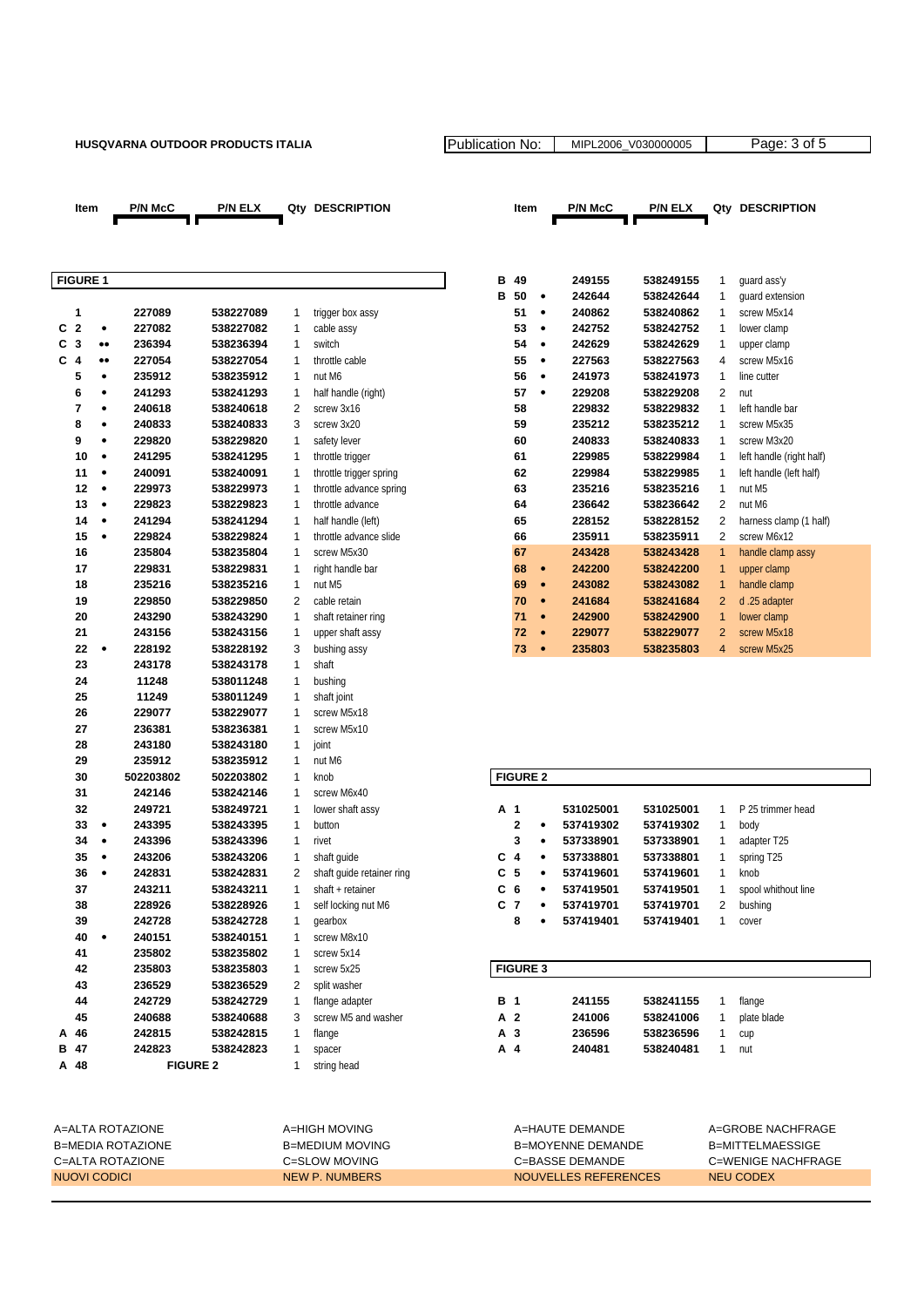HUSQVARNA OUTDOOR PRODUCTS ITALIA Publication No: MIPL2006\_V030000005 Page: 4 of 5